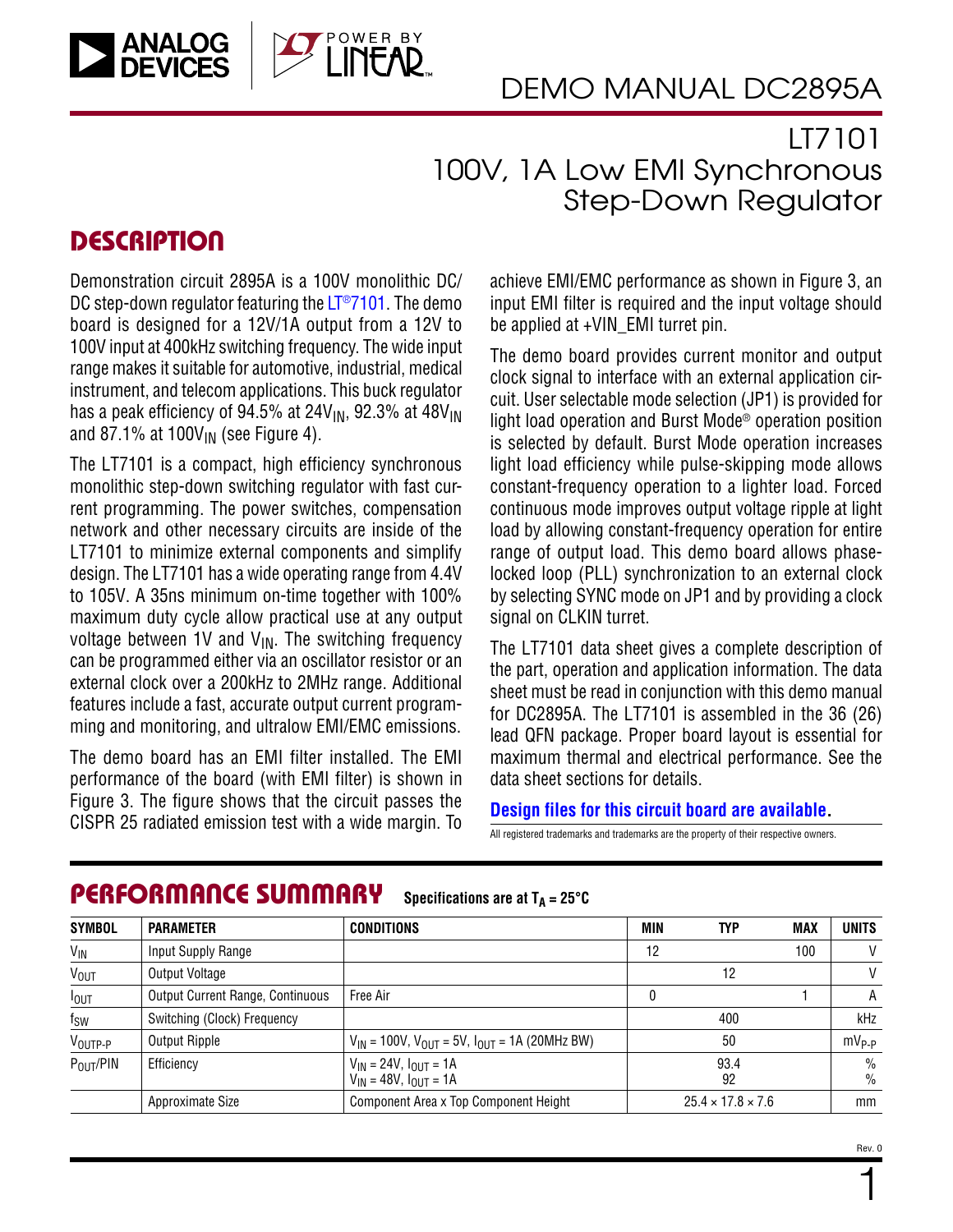Refer to [Figure 2](#page-2-0) for proper measurement equipment setup and follow the procedure below.

**Note:** When measuring the output voltage ripple, care must be taken to avoid a long ground lead on the oscilloscope probe. Measure the output voltage ripple by touching the probe tip and ground ring directly across the last output capacitor as shown in [Figure 2](#page-2-0).

- 1. Place SW1 to ON position.
- 2. With power off, connect the input power supply to +VIN\_EMI and GND. If the EMI/EMC performance is not important, the input EMI filter can be bypassed by connecting the input power supply to  $+V_{IN}$  and GND.
- 3. With power off, connect loads from  $+V_{\text{OUT}}$  to GND.
- 4. Turn on the power at the input. Raise the input voltage slowly to 24V. The input voltage range is up to 100V,

but hot-plugging with long leads may result in input voltages in excess of 100V.

5. Check for the proper output voltage using a voltmeter. Output voltage should be within  $12.0V \pm 0.1V$ .

**Note:** If there is no output, temporarily disconnect the load to make sure that the load is not set too high.

- 6. Once the proper output voltage is established, adjust the load within the operating ranges and observe the output voltage regulation, ripple voltage, efficiency and other parameters.
- 7. An external clock can be added to the CLKIN terminal when SYNC mode is used (JP1 on the SYNC position). See the data sheet Frequency Selection and Phase-Locked Loop section for details.



**Figure 1. Board Photo**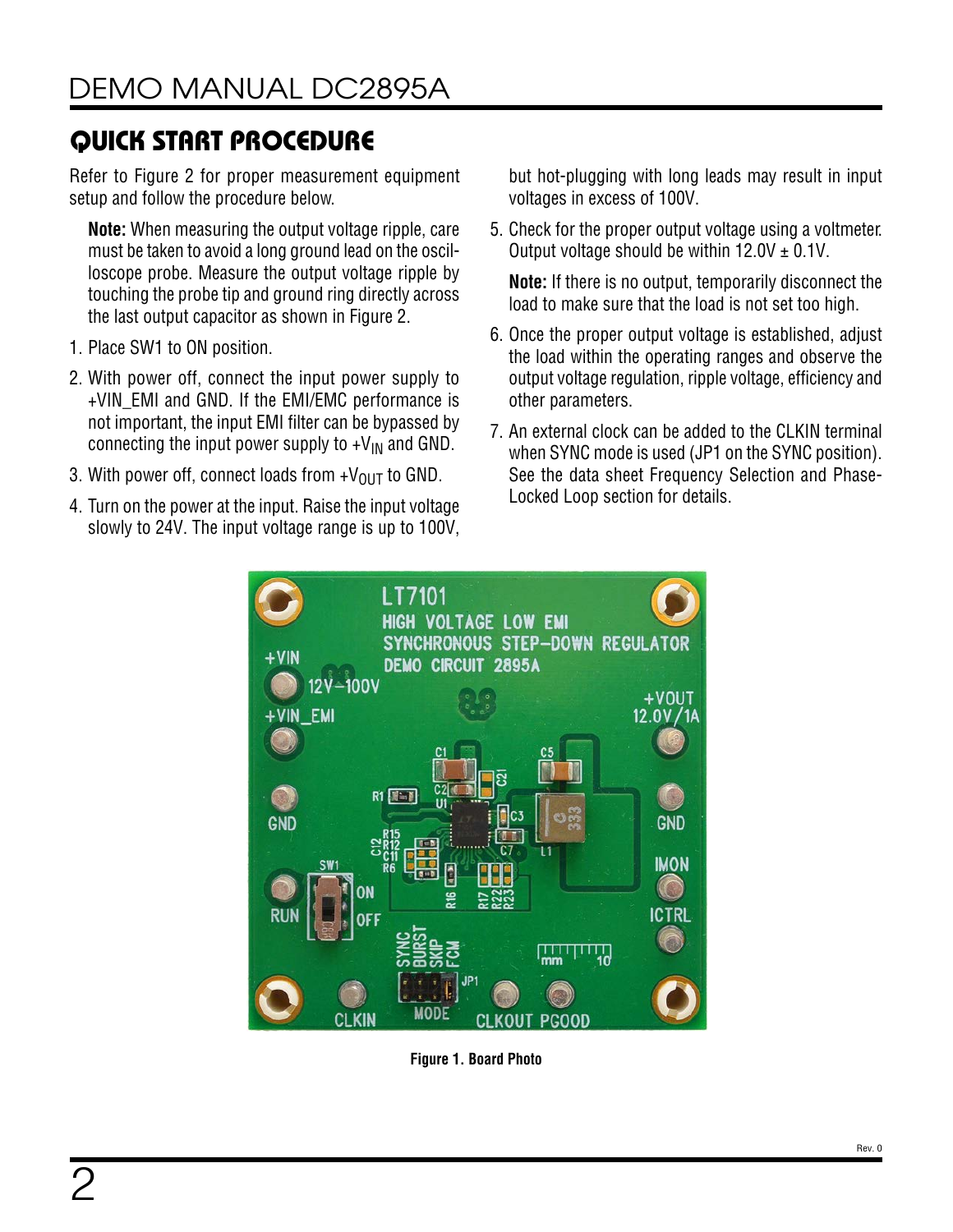

<span id="page-2-0"></span>**Figure 2. Proper Measurement Equipment Setup**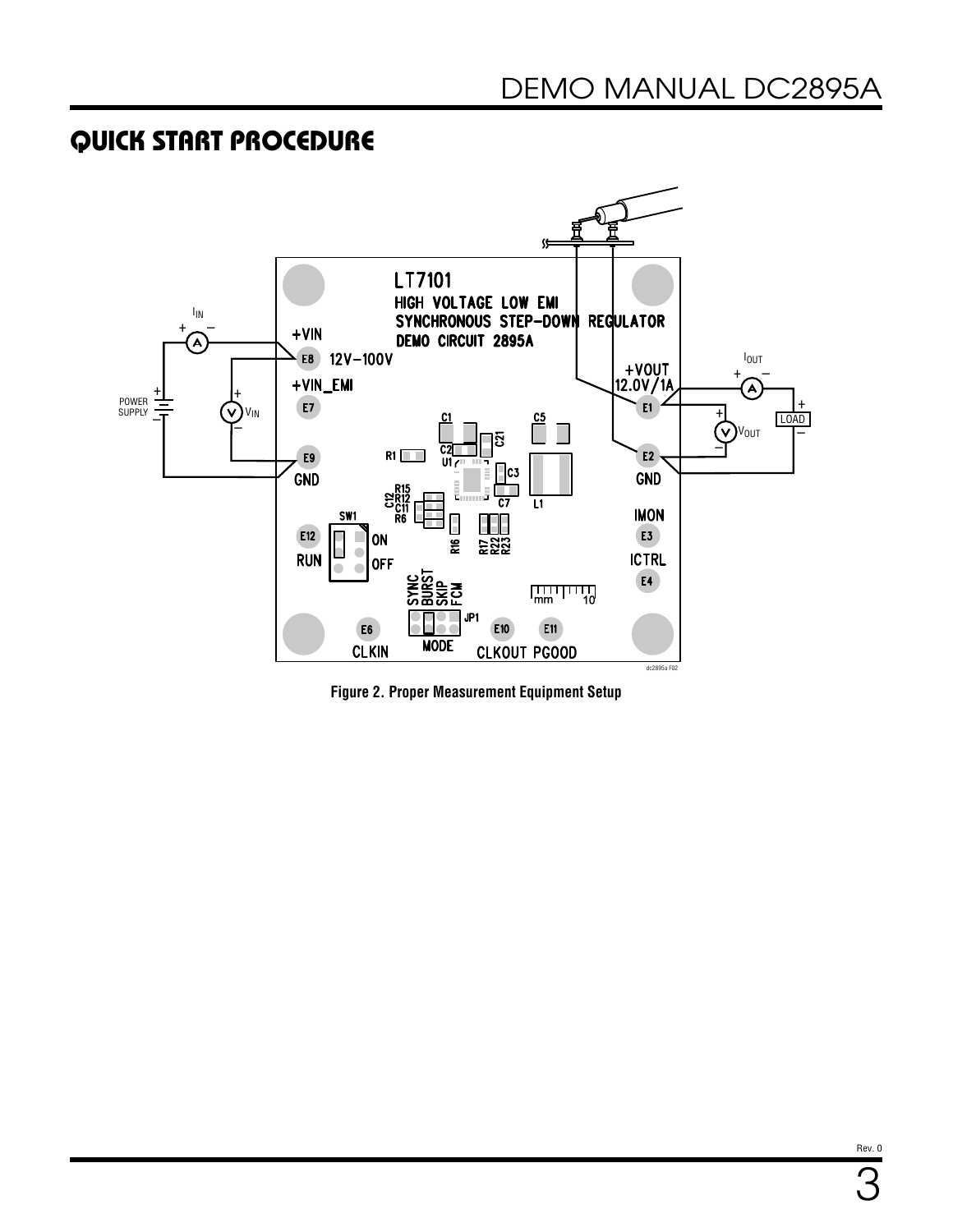



<span id="page-3-0"></span>Figure 3. EMI Performance in CISPR 25 Radiated Emission Test (48V<sub>IN</sub> from +VIN\_EMI Turret Pin, 12V<sub>OUT</sub>/1A, f<sub>SW</sub> = 400kHz)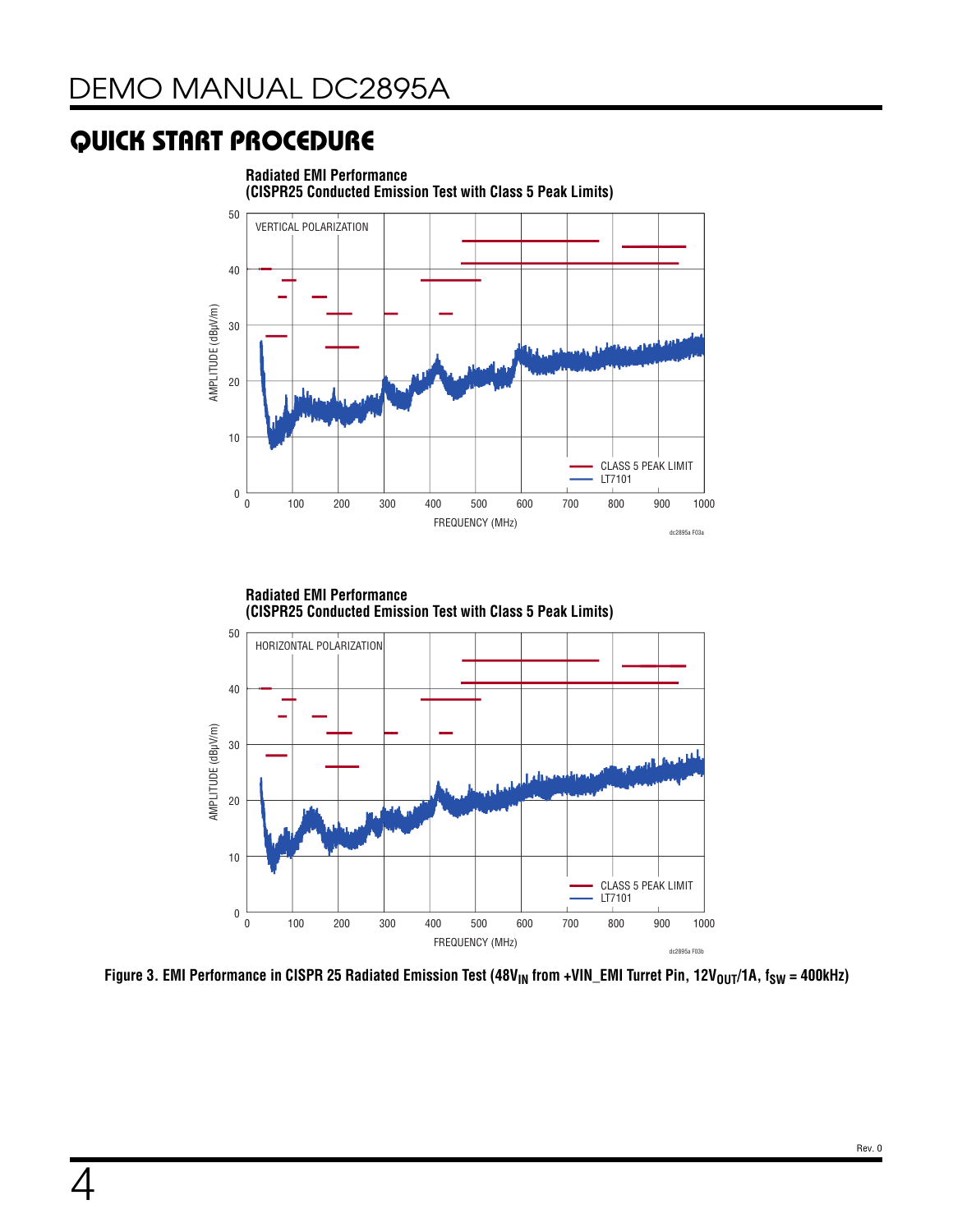

<span id="page-4-0"></span>**Figure 4. Efficiency at Various Input Voltages (Conditions: Burst Mode Operation)**



**Figure 5. Efficiency at Various Input Voltages (Conditions: Forced Continuous Mode)**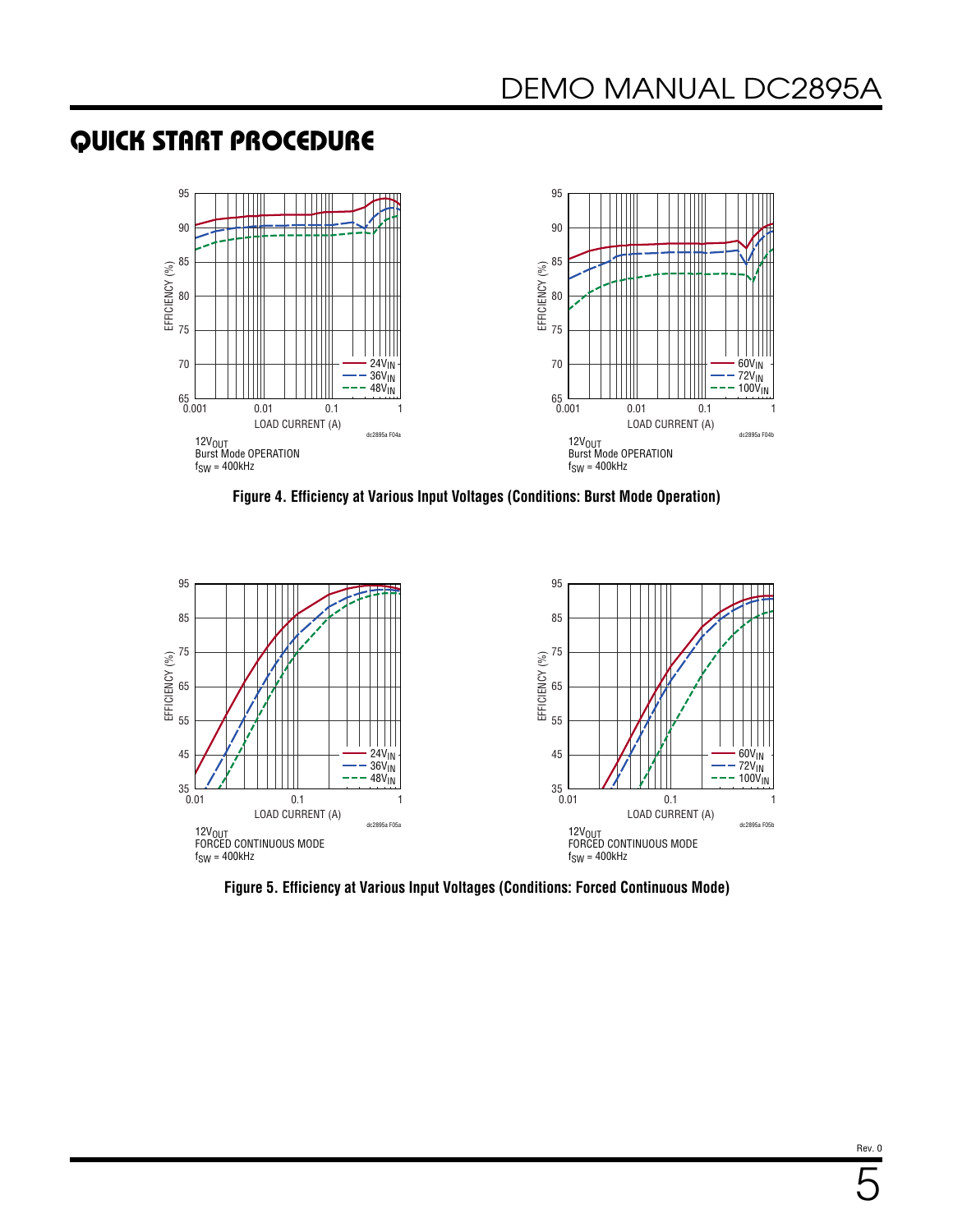

Figure 6. Output Ripple at 100V<sub>IN</sub>, 12V<sub>OUT</sub> and 1A<sub>OUT</sub> (50mV, 500ns/DIV, 20MHz Bandwidth)



Figure 7. Transient Response Waveform at 48V<sub>IN</sub>, 12V<sub>OUT</sub> and 0.5A<sub>OUT</sub> to 1A<sub>OUT</sub> to 0.5A<sub>OUT</sub> (1A, 200mV, 50µs/DIV, 20MHz Bandwidth)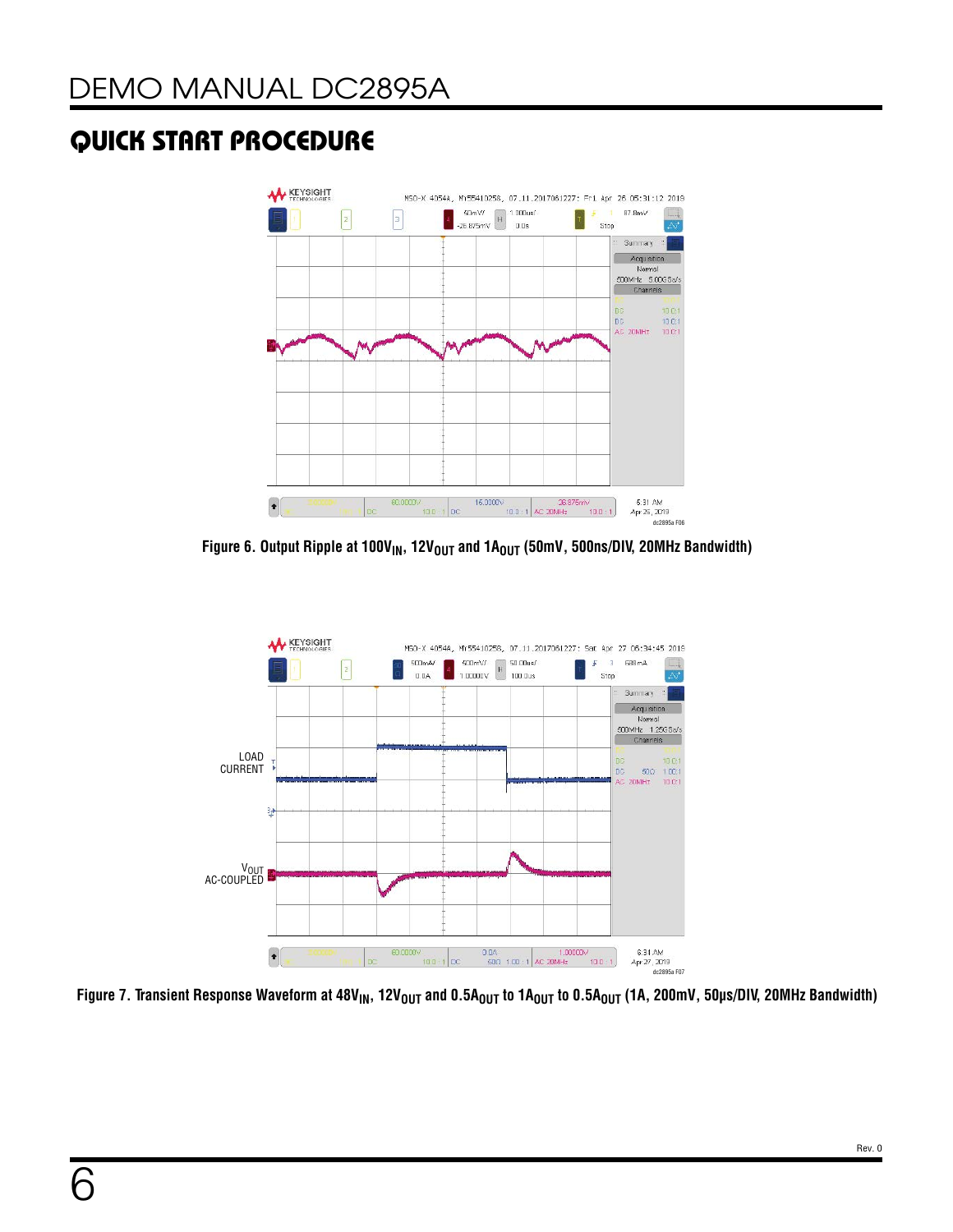





**Conditions: 24V<sub>IN</sub>, 12V<sub>OUT</sub> at 1A<sub>OUT</sub>, T<sub>A</sub> = 23°C <b>Conditions: 48V<sub>IN</sub>, 12V<sub>OUT</sub> at 1A<sub>OUT</sub>**, T<sub>A</sub> = 23.4°C



**Conditions:**  $72V_{IN}$ **,**  $12V_{OUT}$  **at**  $1A_{OUT}$ **,**  $T_A = 23.4^{\circ}C$  **<b>Conditions:**  $100V_{IN}$ **,**  $12V_{OUT}$  **at**  $1A_{OUT}$ **,**  $T_A = 23.2^{\circ}C$ 

**Figure 8. Thermal Plots (without Forced Air)**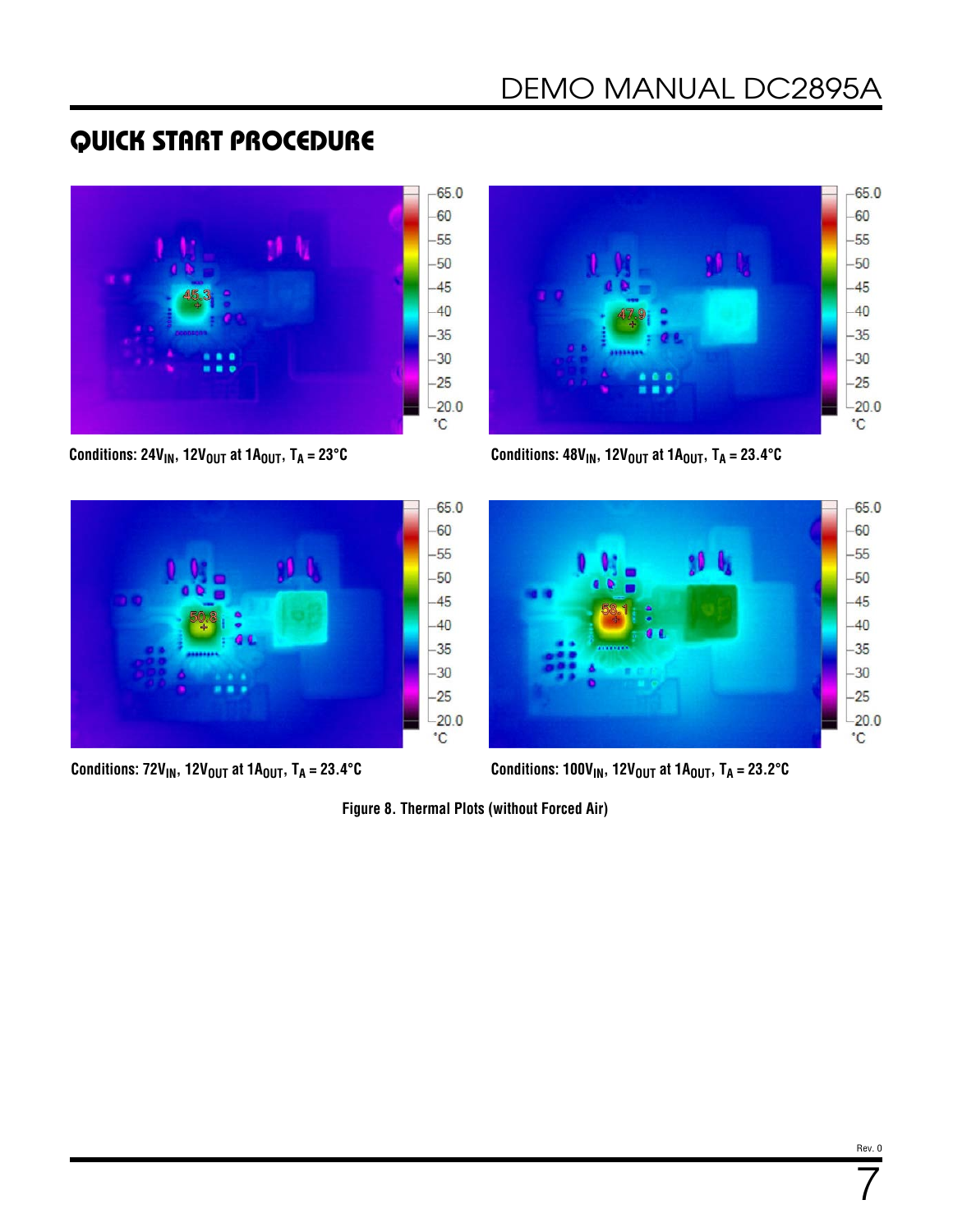# [DEMO MANUAL DC2895A](https://www.analog.com/DC2895A)

## PARTS LIST

| <b>ITEM</b>                        |                | QTY   REFERENCE                                 | <b>PART DESCRIPTION</b>              | <b>MANUFACTURER/PART NUMBER</b>   |  |  |  |  |  |
|------------------------------------|----------------|-------------------------------------------------|--------------------------------------|-----------------------------------|--|--|--|--|--|
| <b>Required Circuit Components</b> |                |                                                 |                                      |                                   |  |  |  |  |  |
| 1                                  | 3              | C1, C13, C16                                    | CAP, CER 4.7µF 100V X7S 1210         | TDK, C3225X7S2A475M200AB          |  |  |  |  |  |
| $\overline{c}$                     | 1              | C <sub>2</sub>                                  | CAP, X7R, 0.1µF, 100V, 10%, 0805     | MURATA, GRM21BR72A104KAC4L        |  |  |  |  |  |
| 3                                  | $\mathbf{1}$   | C <sub>3</sub>                                  | CAP, X7R, 0.1µF, 25V, 10%, 0603      | MURATA, GRM188R71E104KA01D        |  |  |  |  |  |
| 4                                  | 1              | C <sub>5</sub>                                  | CAP, X7R, 22µF, 16V, 20%, 1210       | MURATA, GRM32ER71C226KEA8         |  |  |  |  |  |
| 5                                  | 1              | C <sub>7</sub>                                  | CAP, X7R, 1µF, 16V, 10%, 0805        | AVX, 0805YC105KAT2A               |  |  |  |  |  |
| 6                                  | 1              | C14                                             | CAP, 33µF, 100V, 200mA               | PANASONIC, EEEFK2A330P            |  |  |  |  |  |
| $\overline{7}$                     | 1              | C18                                             | CAP, X7R, 1µF, 50V, 10%, 0603        | YAGEO, CC0603KRX7R9BB105          |  |  |  |  |  |
| 8                                  | 1              | C20                                             | CAP, X7R, 0.22µF, 100V, 10%, 0805    | TAIYO YUDEN, HMK212B7224KG-T      |  |  |  |  |  |
| 9                                  | 1              | L1                                              | IND, 33µH                            | COILCRAFT, XEL6060-333ME          |  |  |  |  |  |
| 10                                 | 1              | R1                                              | RES, 10M, 1%, 0805                   | VISHAY, CRCW080510M0FKEA          |  |  |  |  |  |
| 11                                 | 5              | R2, R5, R6, R14, R21                            | RES, 0 $\Omega$ , JUMPER 0603        | VISHAY, CRCW06030000Z0EA          |  |  |  |  |  |
| 12                                 | 1              | R8                                              | RES, 1k, 1%, 0603                    | VISHAY, CRCW06031K00FKEA          |  |  |  |  |  |
| 13                                 | 1              | R <sub>13</sub>                                 | RES, 100k, 1%, 0603                  | VISHAY, CRCW0603100KFKEA          |  |  |  |  |  |
| 14                                 | $\mathbf{1}$   | R <sub>15</sub>                                 | RES, 9.31k, 1%, 0603                 | VISHAY, CRCW06039K31FKEA          |  |  |  |  |  |
| 15                                 | 1              | R <sub>16</sub>                                 | RES, 17.8k, 1%, 0603                 | NIC, NRC06F1782TRF                |  |  |  |  |  |
| 16                                 | 1              | U1                                              | LT7101EUHE, QFN 5MM X 6MM            | ADI. LT7101EUHE#PBF               |  |  |  |  |  |
|                                    |                | <b>Additional Demo Board Circuit Components</b> |                                      |                                   |  |  |  |  |  |
| 18                                 | 0              | C4, C6, C8-C12, C15, C17, C19, C21 (OPT)        | CAP, OPTIONAL                        | <b>OPTIONAL</b>                   |  |  |  |  |  |
| 19                                 | 0              | L2                                              | IND, OPTIONAL                        | <b>OPTIONAL</b>                   |  |  |  |  |  |
| 20                                 | 0              | R3, R4, R7, R12, R17, R23, R24, R25-R27         | RES, OPTIONAL                        | <b>OPTIONAL</b>                   |  |  |  |  |  |
|                                    |                | <b>Hardware for Demo Board Only</b>             |                                      |                                   |  |  |  |  |  |
| 21                                 | 11             | E1-E4, E6-E12                                   | TESTPOINT, TURRET 0.095"             | MILLMAX, 2501-2-00-80-00-00-07-0  |  |  |  |  |  |
| 22                                 | $\overline{c}$ | FB1, FB2                                        | FERRITE BEAD, 120Ω AT 100MHz, 1206   | MURATA, BLM31PG121SN1L            |  |  |  |  |  |
| 23                                 | 1              | FB <sub>3</sub>                                 | RES, $0\Omega$ , SHUNT, 1206         | VISHAY, CRCW12060000Z0EA          |  |  |  |  |  |
| 24                                 | 1              | JP1                                             | HEADER, 4PIN DBL ROW 2mm             | SULLINS CONNECTOR, NRPN042PAEN-RC |  |  |  |  |  |
| 25                                 | 1              | XJP1                                            | <b>SHUNT</b>                         | SAMTEC, 2SN-BK-G                  |  |  |  |  |  |
| 26                                 | 1              | SW1                                             | SWITCHE, SUB MINIATURE SLIDE SWITCHE | C&K., JS202011CQN                 |  |  |  |  |  |
| 27                                 | 4              | (STAND-OFFS)                                    | STAND-OFF, NYLON 0.5" TALL           | KEYSTONE, 8833(SNAP ON)           |  |  |  |  |  |
| 28                                 | 1              |                                                 | FAB, PRINTED CIRCUIT BOARD           | DEMO CIRCUIT 2895A                |  |  |  |  |  |
| 29                                 | $\overline{2}$ |                                                 | STENCILS TOP AND BOTTOM              | STENCIL DC2895A                   |  |  |  |  |  |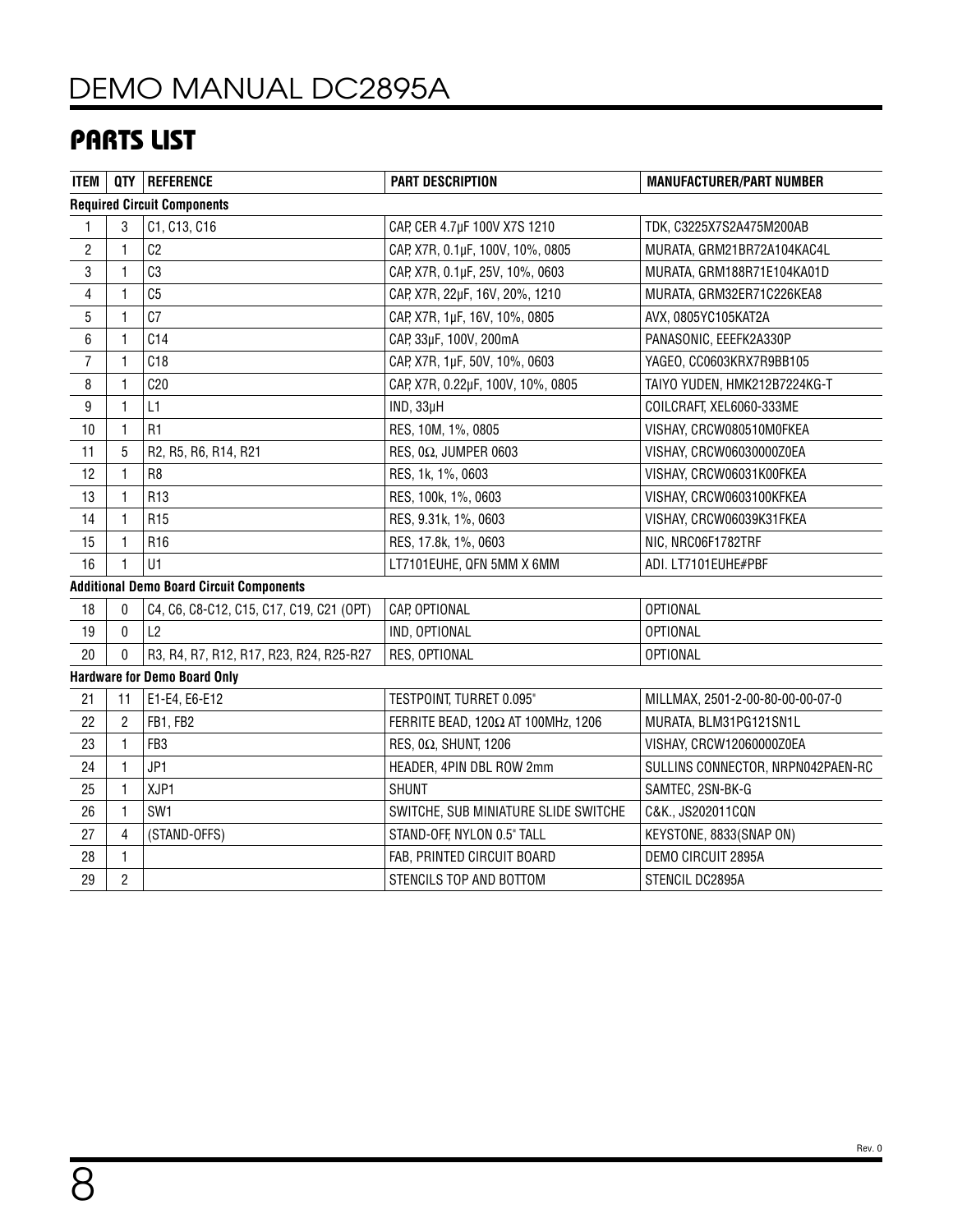### SCHEMATIC DIAGRAM



Information furnished by Analog Devices is believed to be accurate and reliable. However, no responsibility is assumed by Analog Devices for its use, nor for any infringements of patents or other rights of third parties that may result from its use. Specifications subject to change without notice. No license is granted by implication or otherwise under any patent or patent rights of Analog Devices. Rev. 0